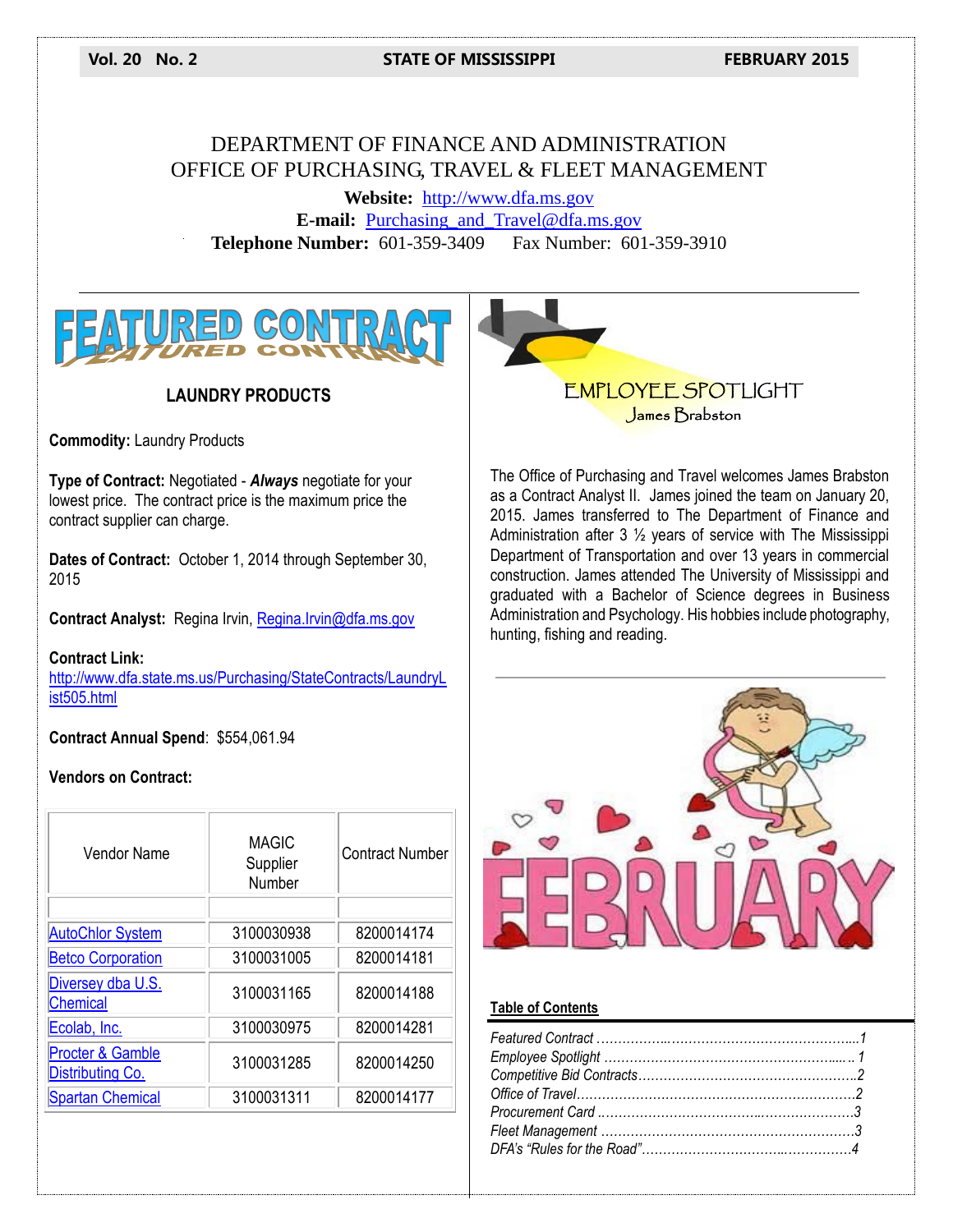## *Competitive Bid Contracts*

The following Competitive Bid Contracts were effective on February 1, 2015, and will expire on January 31, 2016.

- Refrigerant Gases
- Automotive Batteries

Competitive bid contracts can be viewed on the Office of Purchasing, Travel and Fleet Management's website at [http://www.dfa.state.ms.us/Purchasing/StateContracts/Competitive](http://www.dfa.state.ms.us/Purchasing/StateContracts/Competitive.html) [.html.](http://www.dfa.state.ms.us/Purchasing/StateContracts/Competitive.html)

## **Office of Travel**

**Tips for Successful and Safe Business Traveling**

Having a plan for

business travel is a good thing. Hopefully, some of these tips will help in this area.

#### **Pre-trip Preparation**

- Make travel reservations through a state contract travel agency or an online booking tool
- Leave copy of itinerary with a family member/friend and a co-worker
- Keep all travel documents and receipts in one place

### **Packing**

- Leave cherished valuables at home
- Empty wallet of unnecessary credit cards
- Travel lightly or use one large suitcase
- Bring a (small) flashlight

### **Clearing Airport Security**

- **Print boarding pass in advance**
- Minimize luggage and keep all bags together, carefully labeled
- Bring laptop computer or tablet only if absolutely necessary
- Wear easy-off shoes
- Don't carry large amounts of change or keys

■ Have a sense of humor, but don't make jokes about security

#### **On the Aircraft**

- Listen to flight attendants' safety advisory
- Identify two nearest exits
- Avoid heavy alcohol consumption

#### **Leaving the Airport**

- **Move with confidence, look as if you are familiar with** your locale, noticing your surroundings
- Use only clearly designated taxis and shuttles or reputable car rental companies
- Keep close tabs on your luggage on hotel shuttle buses
- Keep close tabs on your receipts for parking, baggage handling, anything over \$10

## **In the Rental Car**

- Map or GPS the driving directions prior to departure from the rental site
- Become thoroughly familiar with car before leaving the lot – find the "bright lights" and cruise control, the door locks, the windows
- $\blacksquare$  Place luggage and other items in trunk if you stop somewhere before you reach your destination

#### **At the Hotel**

- Avoid hotels with doors on the outside when possible
- Request rooms on  $2^{nd} 4^{th}$  floors
- Be discreet about room number
- **Maintain credit card and identity security**
- Locate nearest fire escapes, the stairwell, and the ice machine/vending area
- Use deadbolt locks at all times
- Be cautious when ordering room service or pizza delivery
- Use the in-room safe when necessary
- Before bedtime, keep coat, shoes, purse, flashlight, and room key together in one place for quick departure if needed

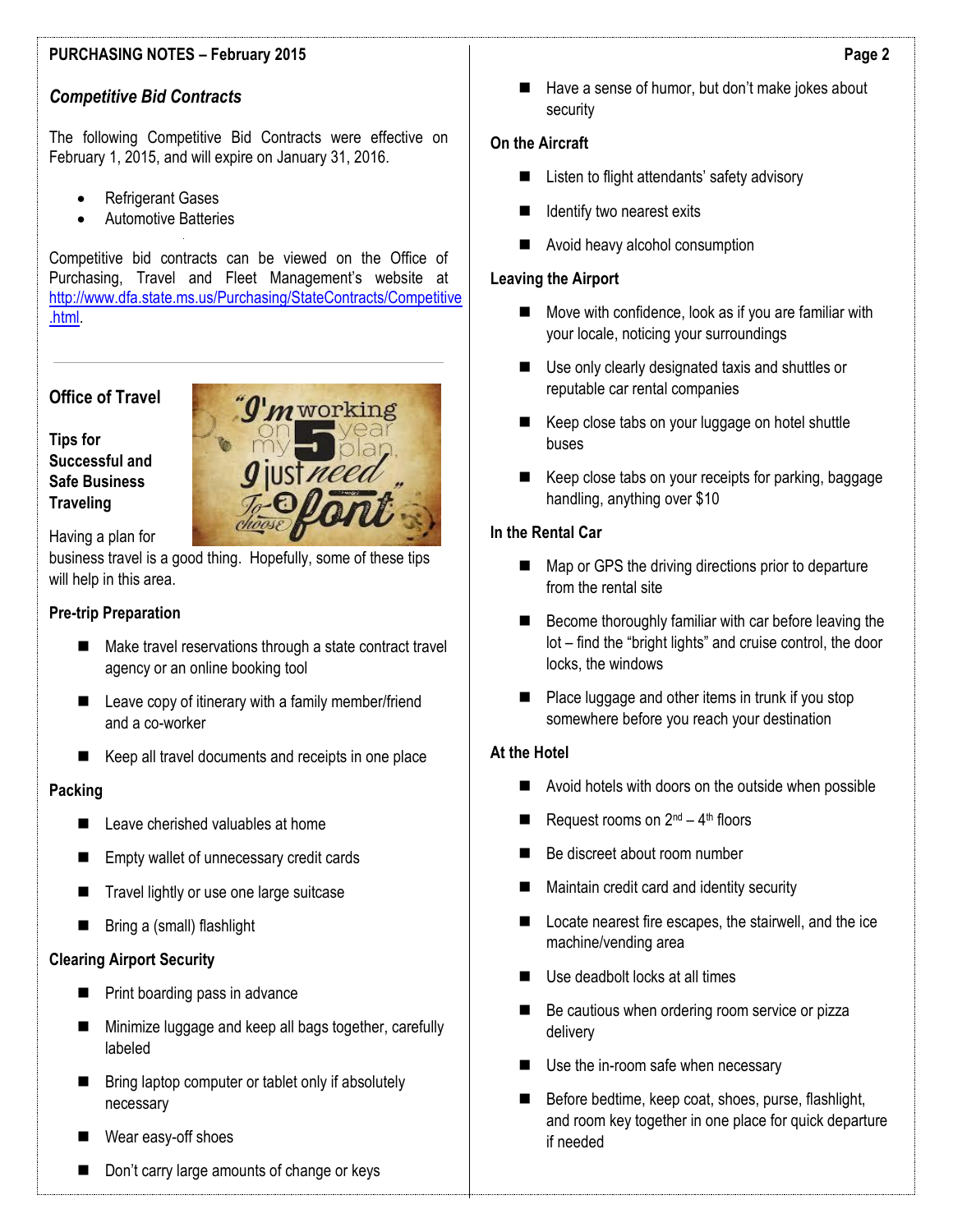■ Before bedtime, gather your receipts from the day or write down the actual cost of what you need to be reimbursed for

#### **At Your Destination**

- Shield credit cards from view during transactions
- Use hand or body to block view of calling card and ATM transactions
- Divide your money take only what you'll need out of hotel safe
- $\blacksquare$  Be very aware of pickpocket scams pickpockets love tourists

### **International Travel**

- $\blacksquare$  Take copies of all travel documents and keep them separate from originals
- Keep phone numbers for hotel and American Embassy with you at all times
- Keep prescription drugs in original containers and carry copy of prescription
- Learn key basic phrases in foreign language prior to arrival
- Avoid being near large demonstrations
- Stay in "good" hotels when possible

**Finally, Travel safely! Be successful! Have fun!**

## **P-Card**

The procurement card (pcard) program assists state agencies/departments and governmental entities with procurement processes.

The p-card essentially eases the process workload tremendously with one swipe

of the card. When coordinating events and other office type functions where lunch, dinner, and/or some light refreshments, etc. may be necessary, the procurement card can be used. However, when using the p-card for food items, one should always remember to do the following things:

### **Completely fill out the Food Form**

- The form should be filled out to reflect the event that was hosted.
- For example if you are holding a meeting/class, check the meeting/event box on the form, list meeting attendees/class being held, and write a purpose/description of the event *Please note that an agenda must be provided and attached to the food form and more than one person must be present for the purchase of food.*
- If you are making a bulk purchase of food, check the bulk purchase box and state the reason as to why you are buying the food for your department/agency.
- The food form can be found at [http://www.dfa.state.ms.us/Purchasing/ProcurementCar](http://www.dfa.state.ms.us/Purchasing/ProcurementCardServices/UMBFoodPurchaseForm.pdf) [dServices/UMBFoodPurchaseForm.pdf.](http://www.dfa.state.ms.us/Purchasing/ProcurementCardServices/UMBFoodPurchaseForm.pdf)

## **Obtain an itemized receipt of purchased items**

- Place the receipt in the file along with the food form.
- Make sure no taxes were placed on the sale.
- **Alcohol purchases are strictly prohibited.**
- **Tips can be placed on the tab.**
- Any gratuity over 20% requires a written justification that should be placed in the file.

For more information about food purchases with a procurement card, please visit the Procurement Card Guidelines on OPTFM's website at:

[http://www.dfa.state.ms.us/Purchasing/ProcurementCardServices/](http://www.dfa.state.ms.us/Purchasing/ProcurementCardServices/ProcurementCardGuidelinesRevised10-30-2013.pdf) [ProcurementCardGuidelinesRevised10-30-2013.pdf](http://www.dfa.state.ms.us/Purchasing/ProcurementCardServices/ProcurementCardGuidelinesRevised10-30-2013.pdf) or contact Symone Bounds, Procurement Card Administrator at [Symone.Bounds@dfa.ms.gov](mailto:Symone.Bounds@dfa.ms.gov) or 601-359-9373 or Ross Campbell, Director of Marketing and Audit a[t Ross.Campbell@dfa.ms.gov](mailto:Ross.Campbell@dfa.ms.gov) or 601-359-2004.

## **Fleet Management**

The Automotive Batteries competitive contract has been extended for another year. The vendor for this contract is Battery Sales and Service. The MAGIC Contract Number is 8200003231 and the Contract Smart Number is 1130-14-C-SWCT-00211.

#### *Section 3.2 of the Automotive Batteries contract contains the following language:*

State agencies should follow normal purchasing procedures for a battery B.C.I. Group that is not listed in this catalog. The minimum order quantity is two (2) batteries. State agencies purchasing only one (1) battery will not be required to buy from the contract vendor. The contract vendor may honor the price for orders of less than two (2) batteries.

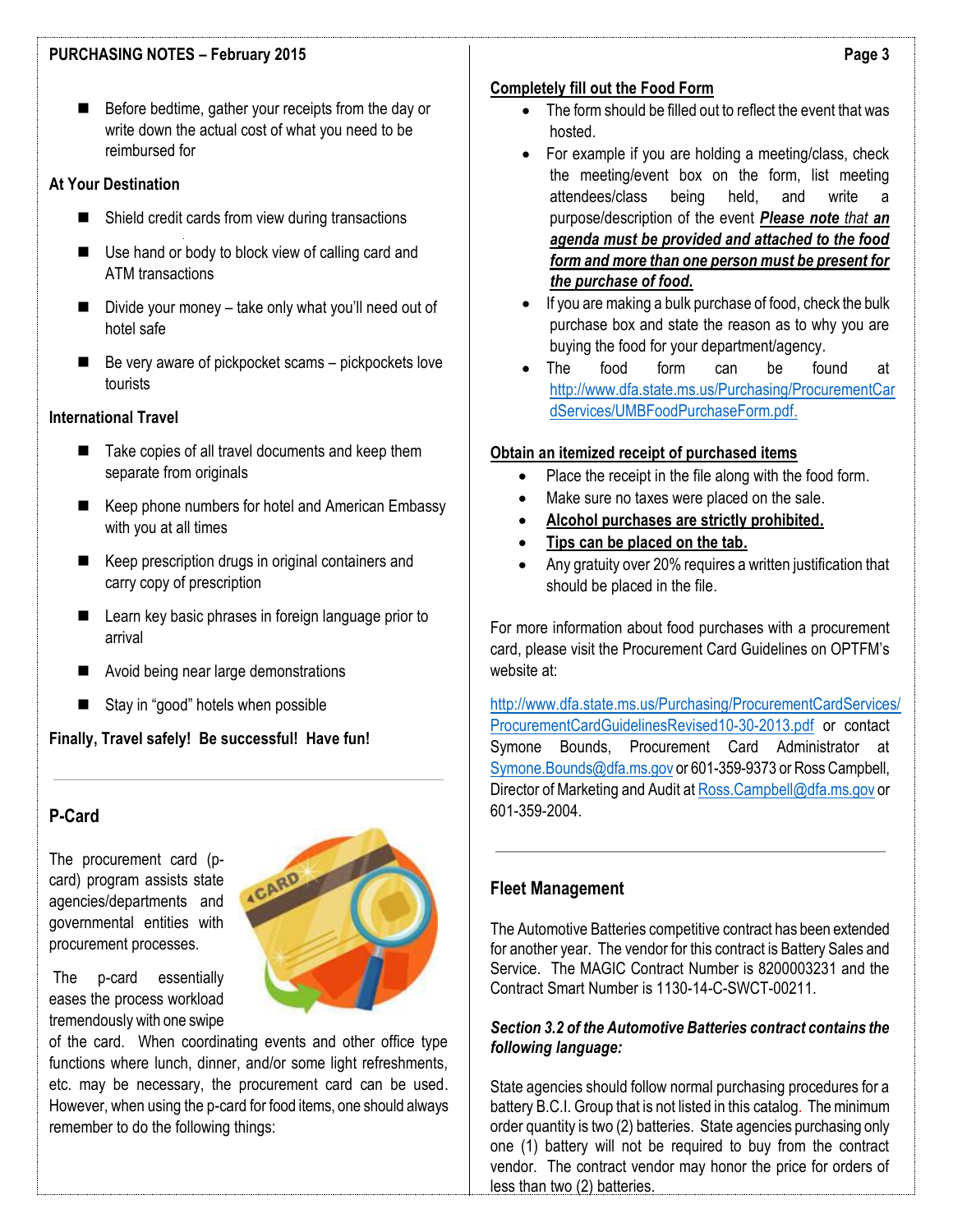*For clarification purposes, the intent of this section is to allow state agencies to purchase one (1) battery from a source other than the state contract vendor during an emergency type situation. For instance, the vehicle is out of town and the battery goes dead, the agency could purchase one (1) battery to allow the vehicle to return to its home location. We would encourage everyone to contact the state contract vendor in all instances as they might be able to get the one (1) battery in a timely manner.*

Batteries can be found on several state contracts. If your agency needs to purchase AA, AAA, C, D, or 9 Volt batteries, they can be found at a discount on the following state/cooperative contracts:

- Industrial Equipment and Supplies
- Office Supplies

Again, batteries can also be purchased from the vendor for the Automotive Batteries contract.

The following information has been developed by the Mississippi Department of Finance and Administration (DFA) called "DFA Rules of the Road". This Information may be helpful if your State Agency does not have any "Rules of the Road" for your employees. Your agency may want to develop some "Rules of the Road" by using DFA's, all or some, or you may want to create your own.

# **"DFA Rules of the Road"**

# Operator's Guide For Emergencies

## **What if I have vehicle trouble?**

If a vehicle breaks down while traveling, DFA will provide for repairs and roadside assistance to the driver.

The driver shall alert the Fleet Manager, Kent Adams, **(Office: 601.359.9436 / Cell: 601.668.7944)** if a vehicle breaks down or needs major mechanical or service repairs so that arrangements can be made for service and/or vehicle pickup.

If necessitated by the circumstances, the driver may arrange for local towing services without obtaining advance permission from the Fleet Manager.

The driver's **SAFETY** and security is paramount. If isolated, a driver should dial **\*HP** (star 47) on a cell phone to summon the Highway Patrol. The driver can also dial 601.987.1212 or 911. The Highway Patrol maintains information on local towing service.

If unable to contact the Fleet Manager, the driver should contact the DFA Capitol Police dispatcher **(601.359.3125)** who can alert the local police or the Highway Patrol. The Capitol Police number is monitored 24/7.

If necessary, an overnight stay and transport home – by rental car, for example – can be arranged.

## **What if I'm in an Accident?**

- Call an ambulance if anyone is injured.
- Immediately notify the city police, Sheriff's office, or highway patrol.
- Do not move either vehicle until an officer of the law advises you to do so.
- The proof of insurance number that should be entered on the police report: *11-46-1*.
- Do not make any statement of guilt to any party.
- Notify your immediate supervisor as soon as possible.
- Complete a State of Mississippi Liability Claim Reporting Form, available online: [www.dfa.state.ms.us/office/tort/liabilityclaimrptgform.pdf.](http://www.dfa.state.ms.us/office/tort/liabilityclaimrptgform.pdf)
- Submit the Liability Claim Reporting Form, along with the police report and any other applicable information to:

*Mississippi Tort Claims Board P. O. Box 267 Jackson, MS 39205-0267*

*Or via hand mail 1301 Woolfolk Building* 

*Or via fax 601-359-3262*